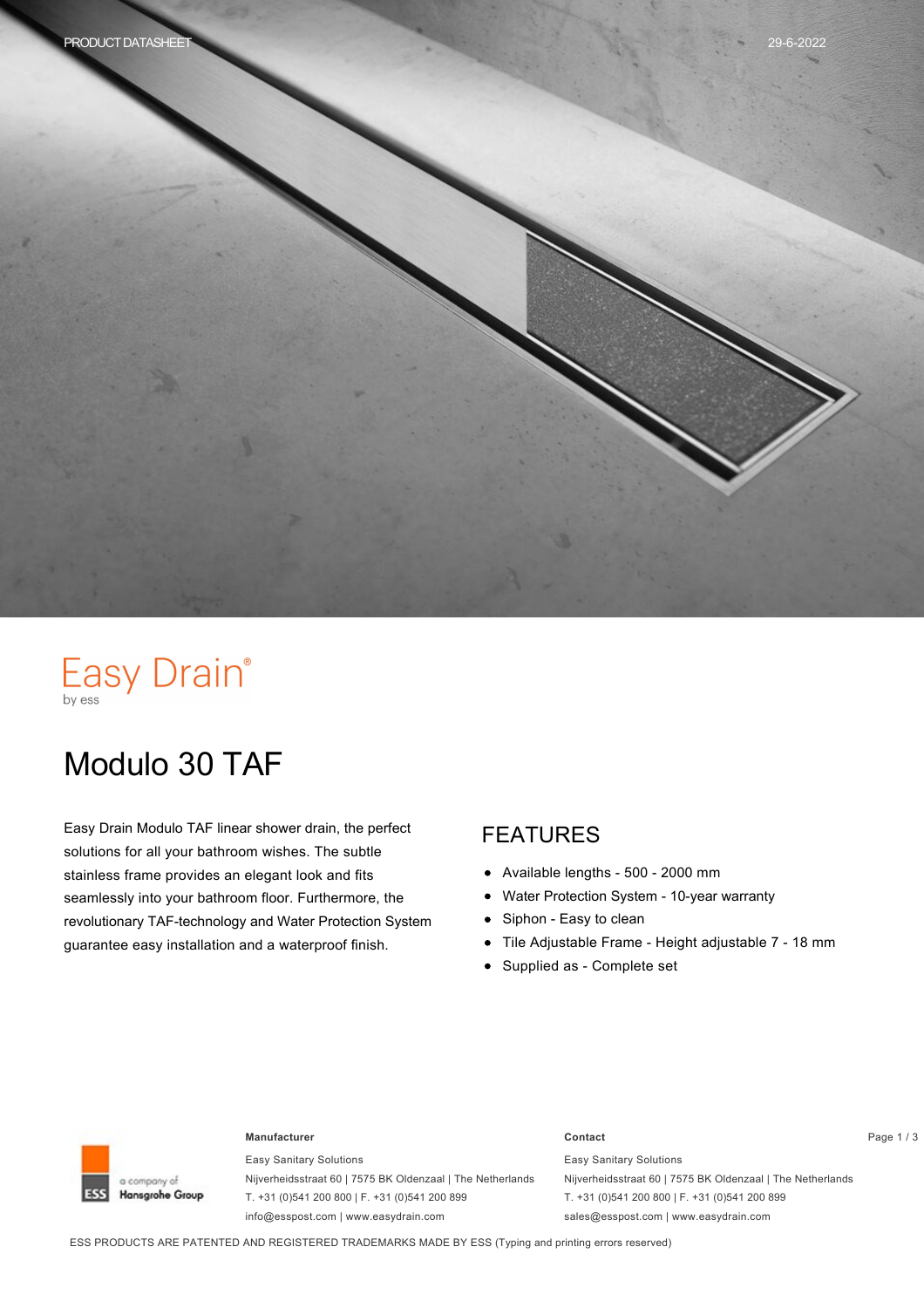| Serie         | Compact TAF; Modulo TAF                                                                      |  |  |
|---------------|----------------------------------------------------------------------------------------------|--|--|
| Name          | Modulo 30 TAF                                                                                |  |  |
| Model         | Rectangular shower drain                                                                     |  |  |
| Length (mm)   | 500, 600, 700, 800, 900, 1000, 1100, 1200, 1300, 1400, 1500, 1600, 1700, 1800,<br>1900, 2000 |  |  |
| Product type  | Complete                                                                                     |  |  |
| Application   | New construction, Renovation                                                                 |  |  |
| Certification | EN1253, DIN 18534                                                                            |  |  |
|               |                                                                                              |  |  |

# **INSTALLATION**

| Substrate                                   | Concrete / Sand Cement, Wooden floors, Lewis sheets |  |  |
|---------------------------------------------|-----------------------------------------------------|--|--|
| Floor finish                                | Tiles / Mosaic, Glass Mosaic, Thin tiles            |  |  |
| Height adjustable feet                      | Included                                            |  |  |
| Installation option                         | Floor                                               |  |  |
| Outlet                                      | Horizontal                                          |  |  |
| Connection (mm)                             | 40                                                  |  |  |
| Min. installation depth (mm) (built-in set) | 63                                                  |  |  |
| Min. installation depth (mm) (incl. grate)  | 70                                                  |  |  |

#### DRAINAGE

| Max. drainage capacity entrance (I/min) |  |
|-----------------------------------------|--|
| Max. drainage capacity wall (I/min)     |  |
| Max. drainage capacity (I/min)          |  |

#### **BUILT-IN SET**

| Pre-assembled sealing membrane | Included           |
|--------------------------------|--------------------|
| Siphon features                | Cleanable          |
| Water seal height (mm)         | 30                 |
| Outlet                         | Horizontal         |
| Material siphon                | Polypropylene (PP) |

#### **DESIGN**

| Grate finish                   | Brushed stainless steel / Tile |  |  |
|--------------------------------|--------------------------------|--|--|
| Grate pattern                  | Zero / Closed                  |  |  |
| Grate width (mm)               | 45                             |  |  |
| Grate tile insert (mm)         | 12                             |  |  |
| Adjustable grate               | <b>No</b>                      |  |  |
| Frame type                     | TAF (Tile Adjustable Frame)    |  |  |
| <b>TAF Frame material</b>      | Stainless steel (304)          |  |  |
| Design frame finish            | N.A.                           |  |  |
| Frame width (mm)               | 62                             |  |  |
| Wheelchair accessible          | Yes                            |  |  |
| <b>Extension set available</b> | <b>Yes</b>                     |  |  |



Easy Sanitary Solutions Nijverheidsstraat 60 | 7575 BK Oldenzaal | The Netherlands T. +31 (0)541 200 800 | F. +31 (0)541 200 899 info@esspost.com | www.easydrain.com

#### **Manufacturer Contact** Page 2 / 3 Easy Sanitary Solutions Nijverheidsstraat 60 | 7575 BK Oldenzaal | The Netherlands T. +31 (0)541 200 800 | F. +31 (0)541 200 899

sales@esspost.com | www.easydrain.com

ESS PRODUCTS ARE PATENTED AND REGISTERED TRADEMARKS MADE BY ESS (Typing and printing errors reserved)